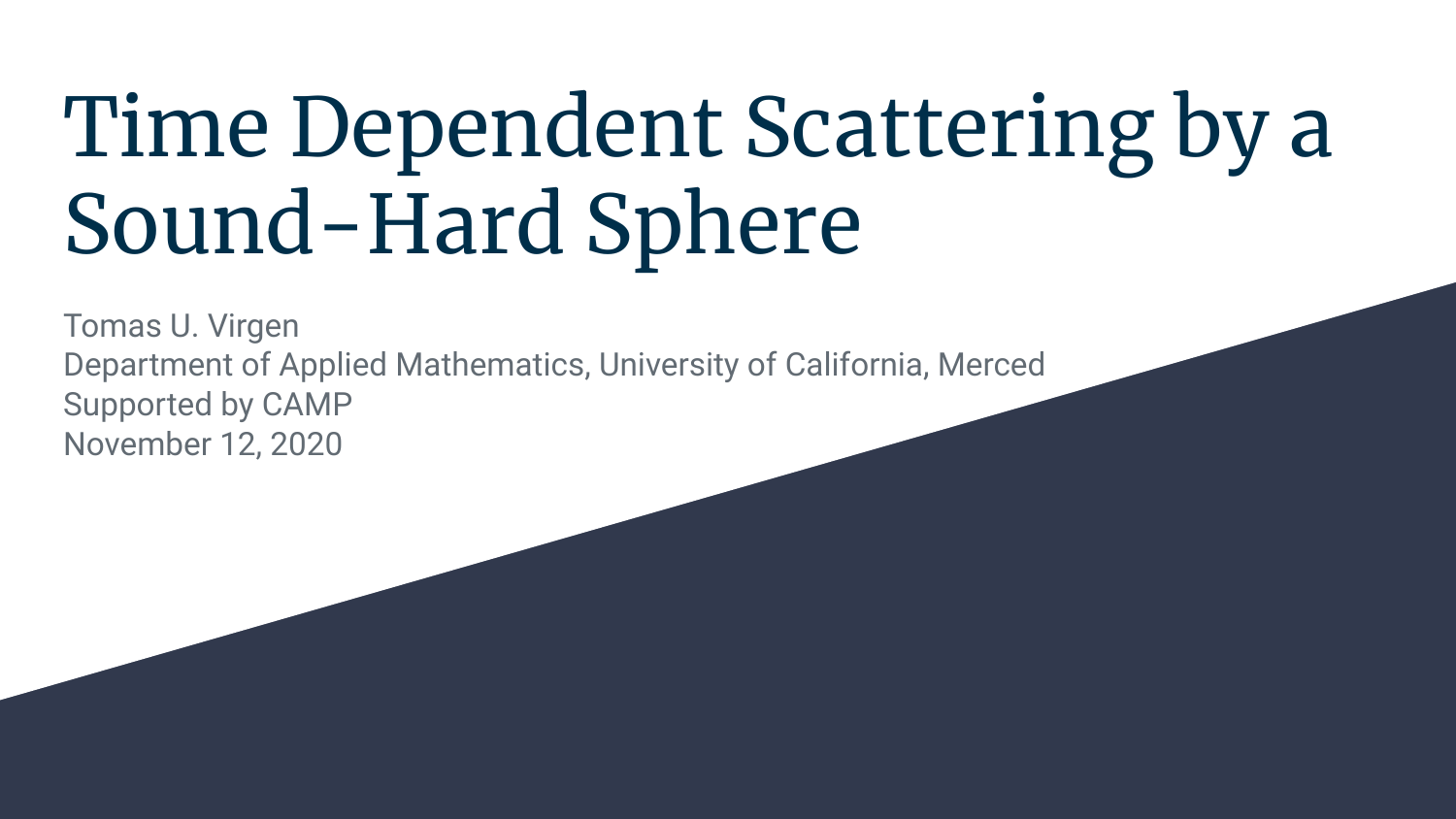# Direct Scattering Problem

● We want to solve the scattering problem for a "sound-hard" sphere.



● We consider a stationary sphere at first, but we want to use a method that can easily extend to a moving scatterer.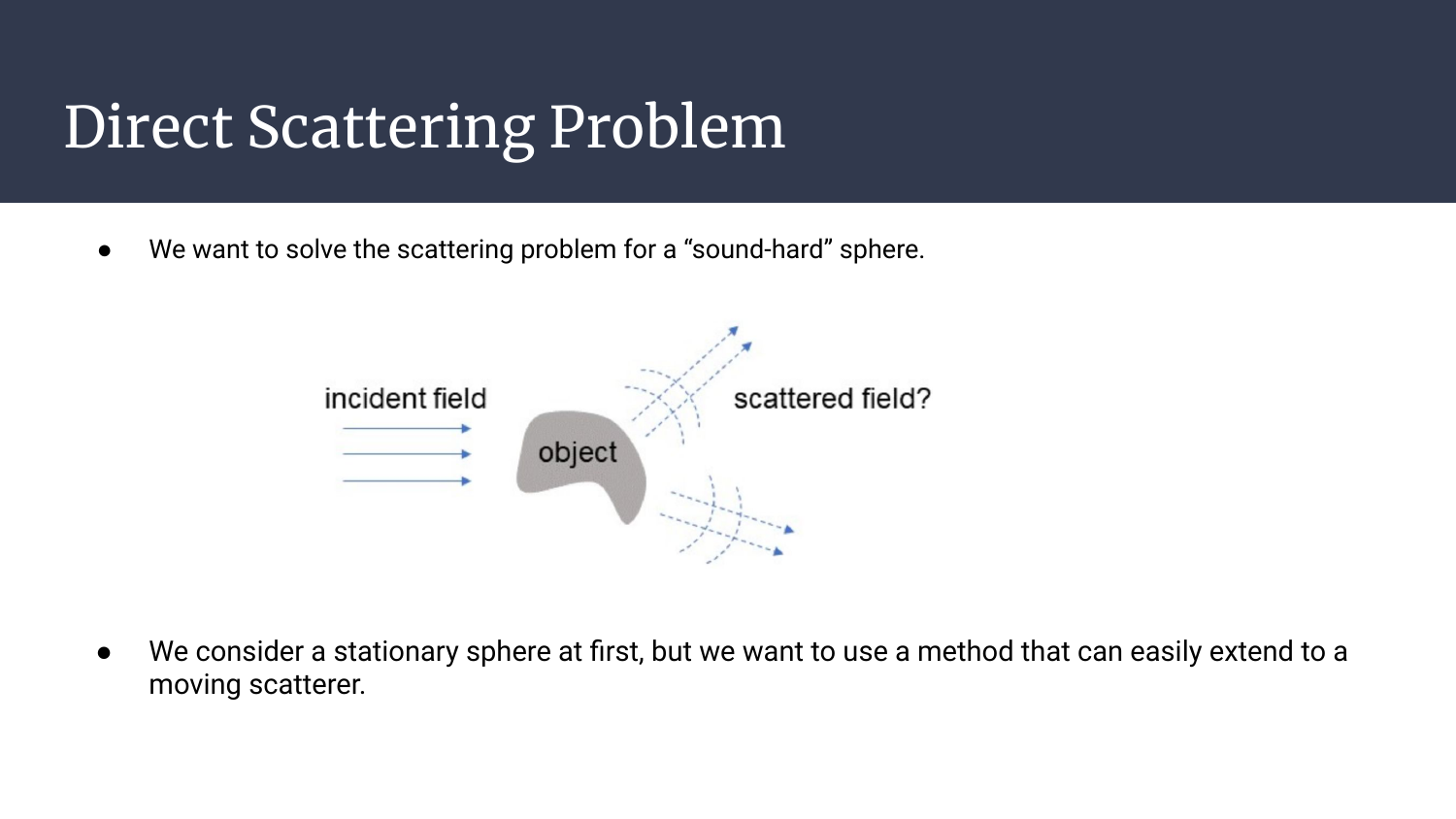### Governing Equation

• Suppose we have a sphere of radius  $q_i$  centered at  $r_c$ . Mathematically, we solve this scattering problem by solving the following initial-boundary value problem for the wave equation:

$$
u_{tt} - c^2 \Delta u = 0 \quad \text{in } |\mathbf{r} - \mathbf{r}_c| > a \text{ and } t > 0,
$$
  
\n
$$
u(\mathbf{r}, 0) = f(\mathbf{r}) \quad \text{on } |\mathbf{r} - \mathbf{r}_c| > a,
$$
  
\n
$$
u_t(\mathbf{r}, 0) = g(\mathbf{r}) \quad \text{on } |\mathbf{r} - \mathbf{r}_c| > a,
$$
  
\n
$$
\partial_n u = 0 \quad \text{on } |\mathbf{r} - \mathbf{r}_c| = a \text{ and } t > 0.
$$
  $\longleftarrow$  Sound-hard boundary condition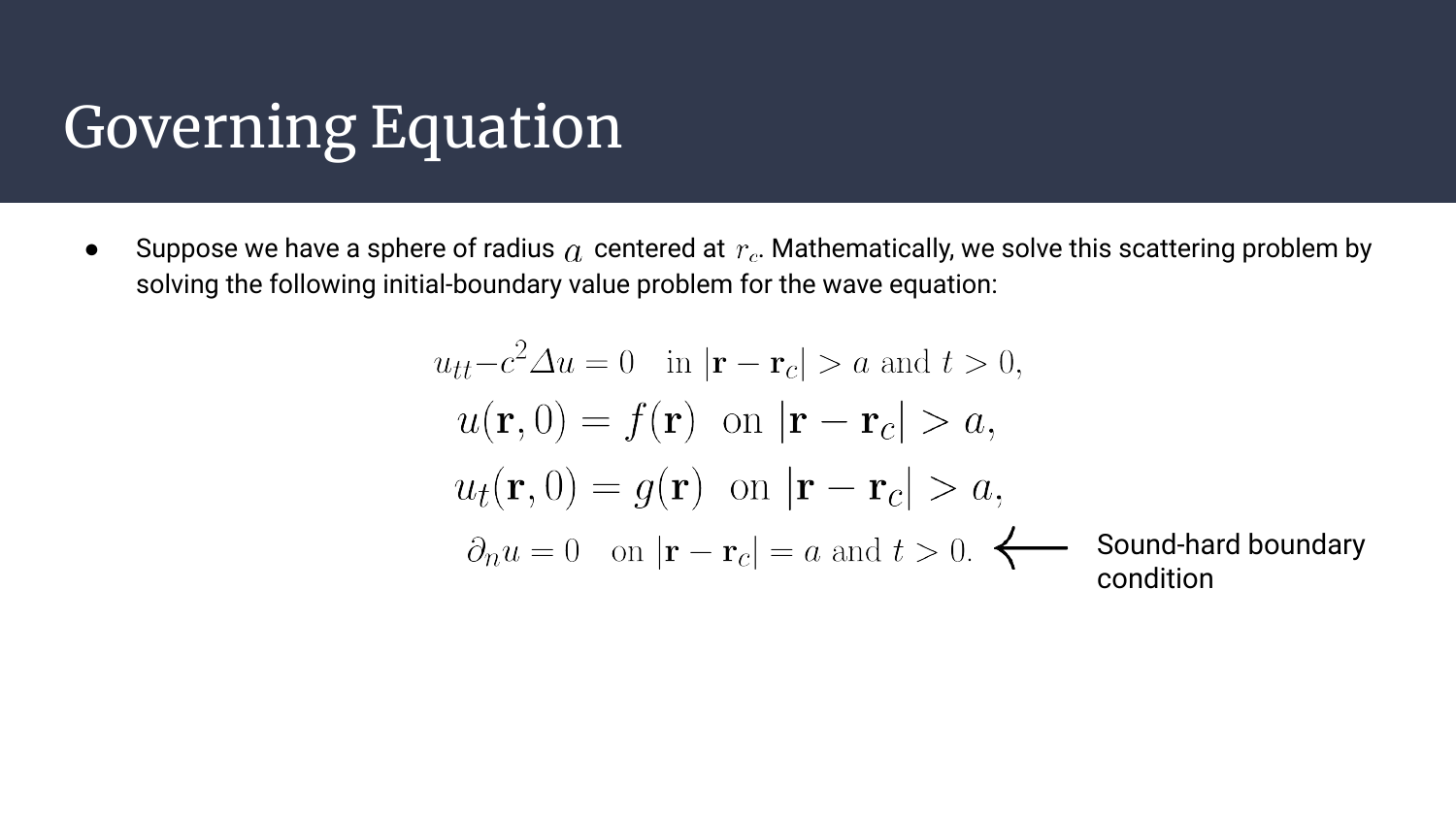# Method of Fundamental Solutions

● We can apply the method of fundamental solutions to this problem, whereby we approximate the scattered field by a superposition of finitely many fundamental solutions, each of which exactly solves the wave equation.



Mathon, Rudolf and Johnston, R.L. "The Approximate Solution of Elliptic Boundary-Value Problems by Fundamental Solutions." SIAM Journal on Numerical Analysis, vol. 14, no. 4, 1977, pp. 638-650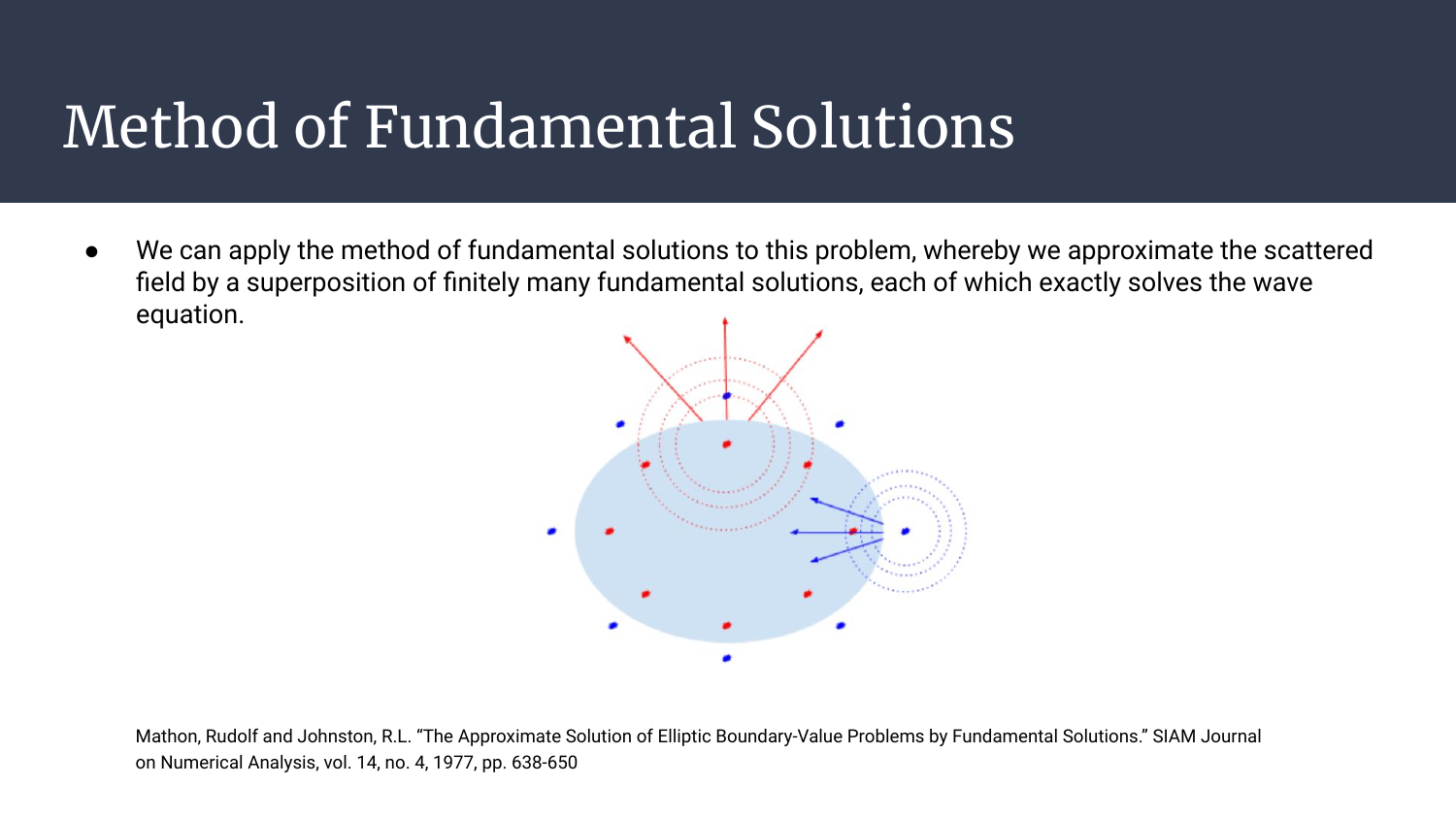# Constructing our Scattering Sphere



- The basic idea is to place discrete sources, each occupying a finite volume, inside and near the boundary of the sphere. They are placed *inside* the sphere so that they are *outside* of the domain.
- To be concrete, let's suppose we have  $P$  discrete sources(which we can denote by  $Q_i$ ) within the sphere, each of which is centered at  $r_i^c$ ,  $j = 1, 2, ..., P$
- We found that the most optimal way to place points around the sphere was by applying a Fibonacci lattice algorithm.

González, Álvaro. "Measurement of Areas on a Sphere Using Fibonacci and Latitude–Longitude Lattices." Mathematical Geosciences, vol. 42, no. 1, 2009, pp.  $49 - 64$ .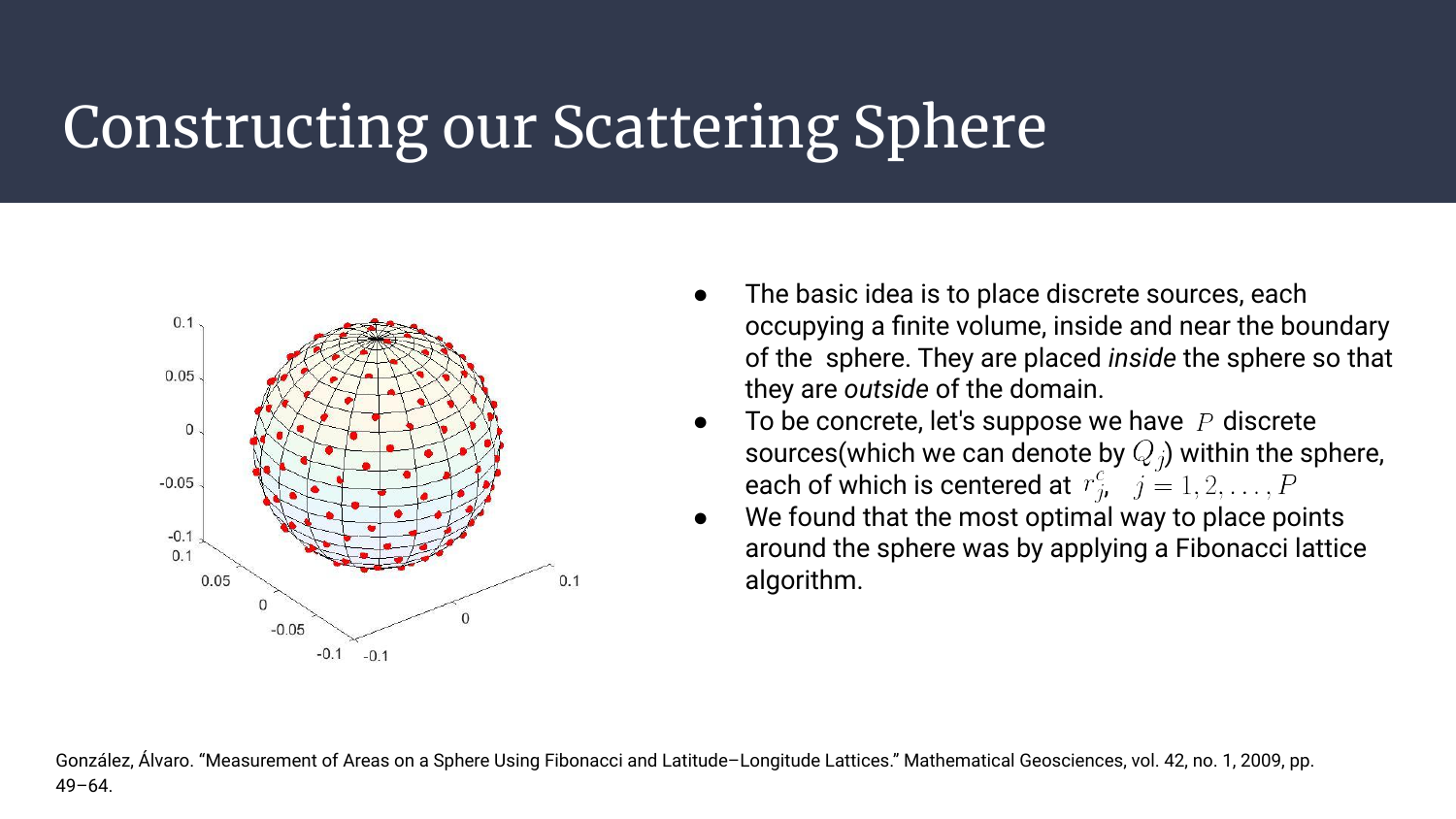#### Constructing Our Fundamental Solutions

● Suppose that each discrete sources is of the form

$$
Q(\mathbf{r}, t) = \begin{cases} C & |\mathbf{r}| < a, t_1 \le t \le t_2 \\ 0 & \text{otherwise} \end{cases}
$$

● Such a source placed within the sphere would satisfy the inhomogeneous wave equation

$$
v_{tt} - c^2 \Delta v = Q(\mathbf{r}, t) \quad |r - r_i^c| < a, t \in [t_1, t_2]
$$
\n
$$
v(\mathbf{r}, 0) = 0, \quad v_t(\mathbf{r}, 0) = 0
$$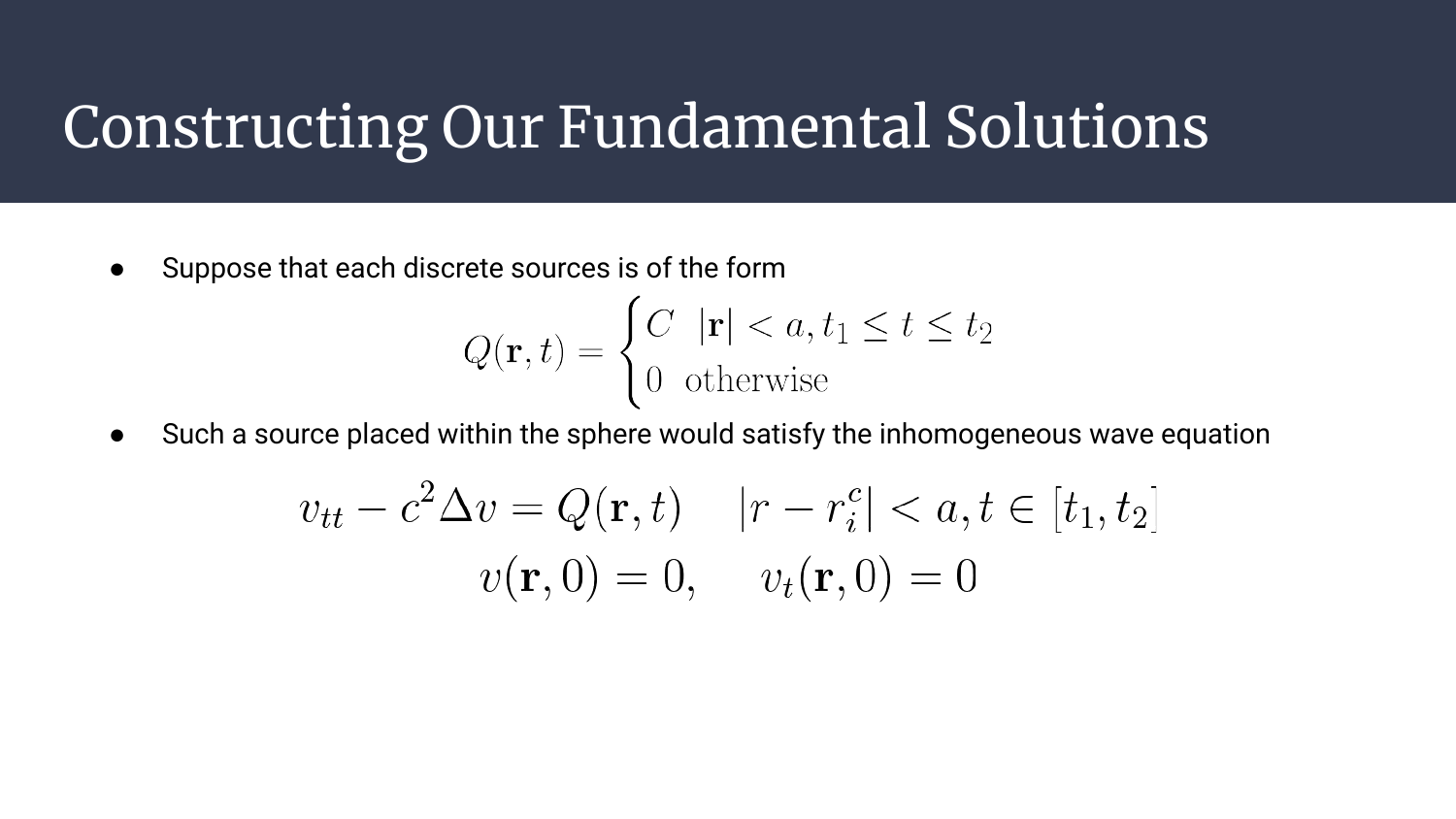#### Constructing Our Fundamental Solutions

We introduce the Green's function for the three-dimensional wave equation

$$
G(\mathbf{r},t;\mathbf{r}_0,t_0)=\frac{1}{4\pi c|\mathbf{r}-\mathbf{r}_0|}\delta\left(|\mathbf{r}-\mathbf{r}_0|-c(t-t_0)\right)
$$

● The solution to our inhomogeneous wave equation can then be given in terms of this Green's function:

$$
v(\mathbf{r},t) = \iint_0^t \iiint_{\mathbb{R}^3} G(\mathbf{r},t;\mathbf{r}_0,t_0) Q(\mathbf{r}_0,t_0) d\mathbf{r}_0 dt_0
$$

● It is left as an exercise to show that this integral gives way to

$$
v(\mathbf{r}, t) = \begin{cases} \frac{1}{4\pi c^2 |\mathbf{r}|} & \text{if } t \text{ lies in the interval } [t_1 + \frac{|\mathbf{r}|}{c}, t_2 + \frac{|\mathbf{r}|}{c}]\\ 0 & \text{otherwise} \end{cases}
$$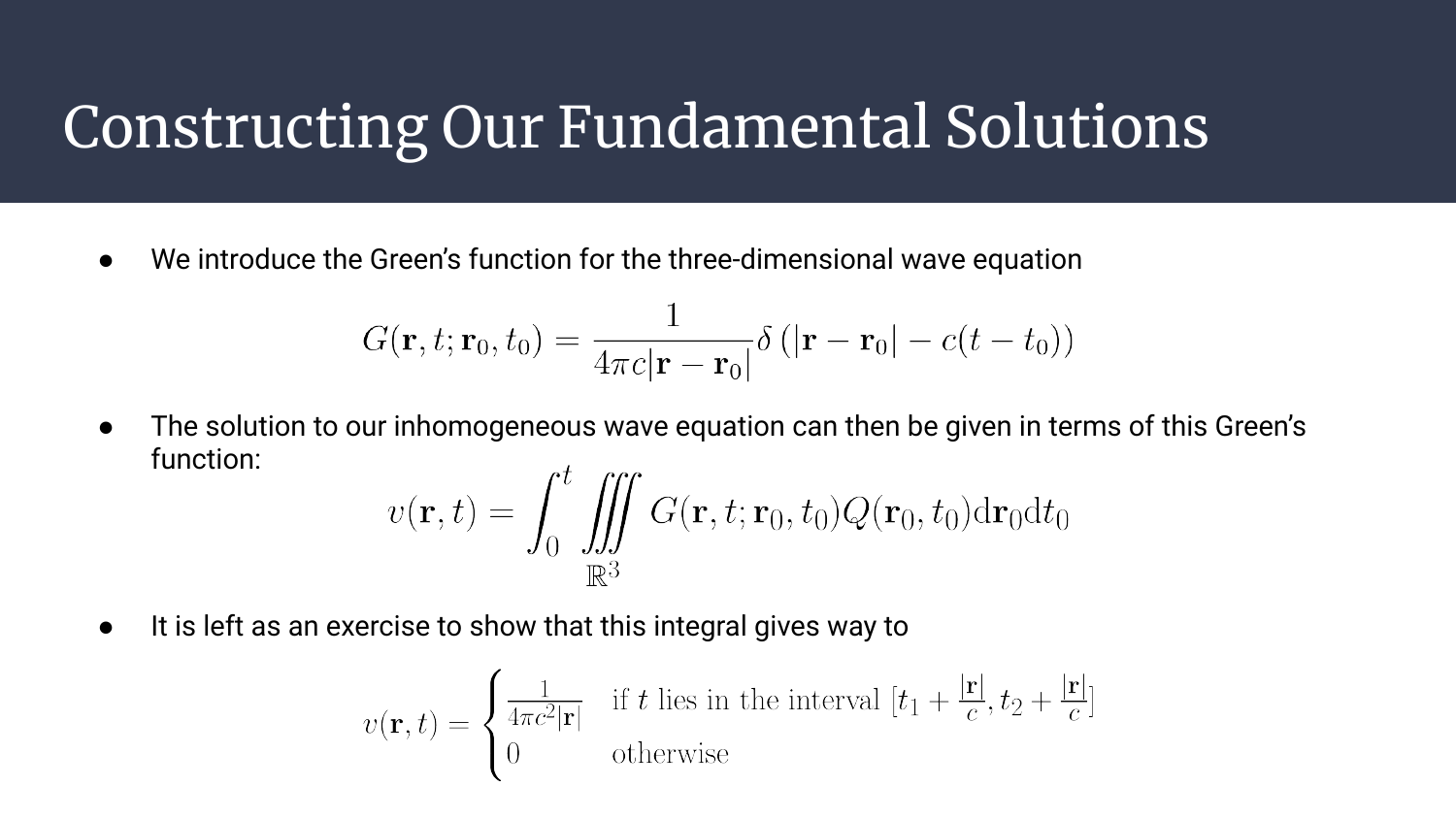### Full Scattered Field

The full scattered field can then be written as a linear combination of spherical waves centered at each discrete source with unknown coefficients:

$$
u^{s}(r, t_{k}) = \sum_{i=1}^{k} \sum_{j=1}^{P} c_{ij} v_{j}(r - r_{j}^{c}, t)
$$
  

$$
\sum_{i=1}^{k} \leftarrow \text{Sum over each discrete}
$$
  

$$
\sum_{i=1}^{P} \leftarrow \text{Sum over each discrete}
$$
  

$$
\sum_{j=1}^{P} \leftarrow \text{Sum over each discrete}
$$

● The unknown coefficients can be found by applying the "sound-hard" boundary condition to each source for each discrete time interval.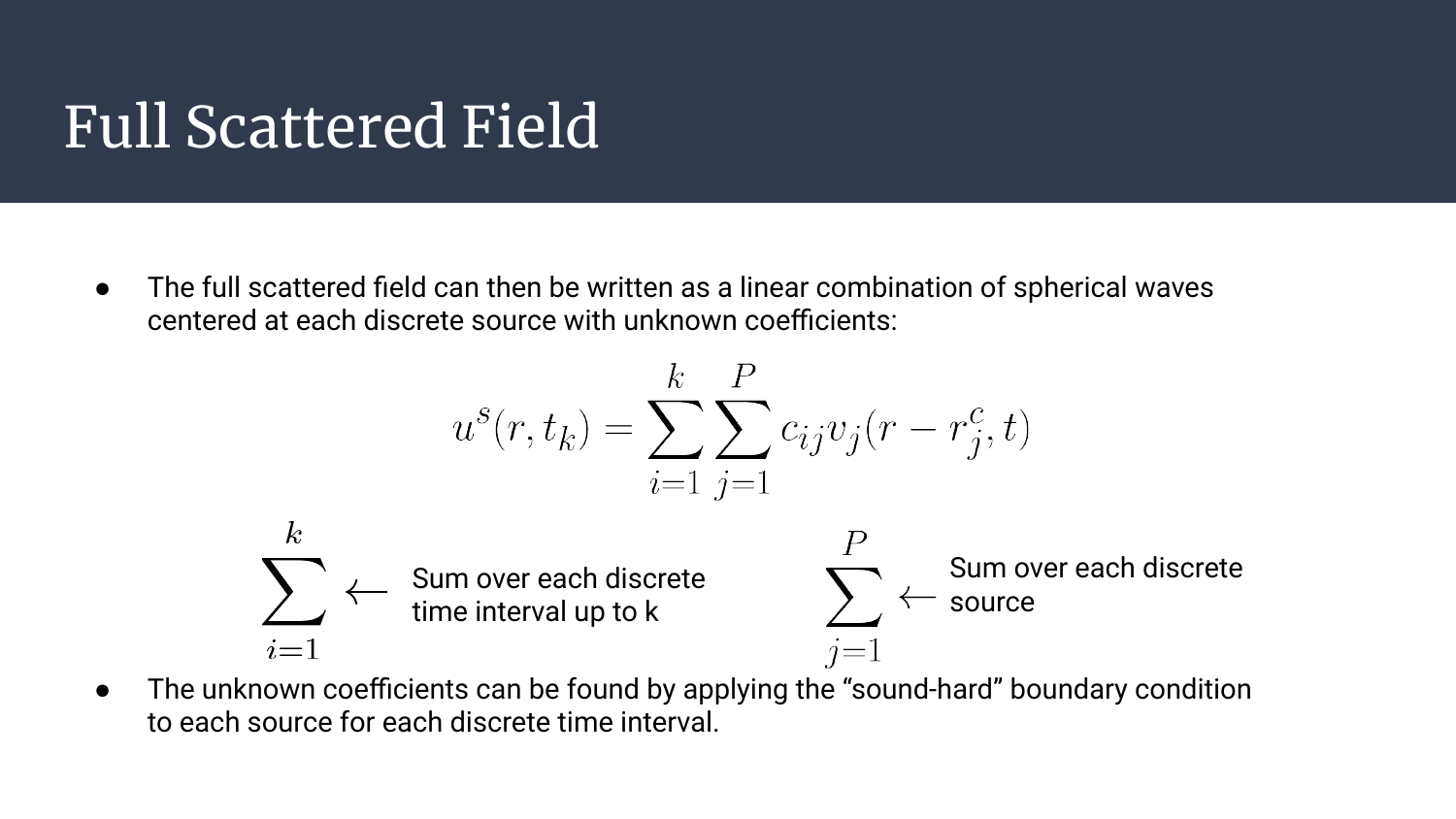#### Sound-Hard Boundary Condition

● Recall that the sound-hard boundary condition is given by

$$
\partial_n u = 0 \quad \text{on} |\mathbf{r} - \mathbf{r}_c| = a \text{ and } t > 0
$$

● The solution to the full scattering problem actually takes the sum of both the incident and scattered field

$$
u = u^s + u^{\imath nc}
$$

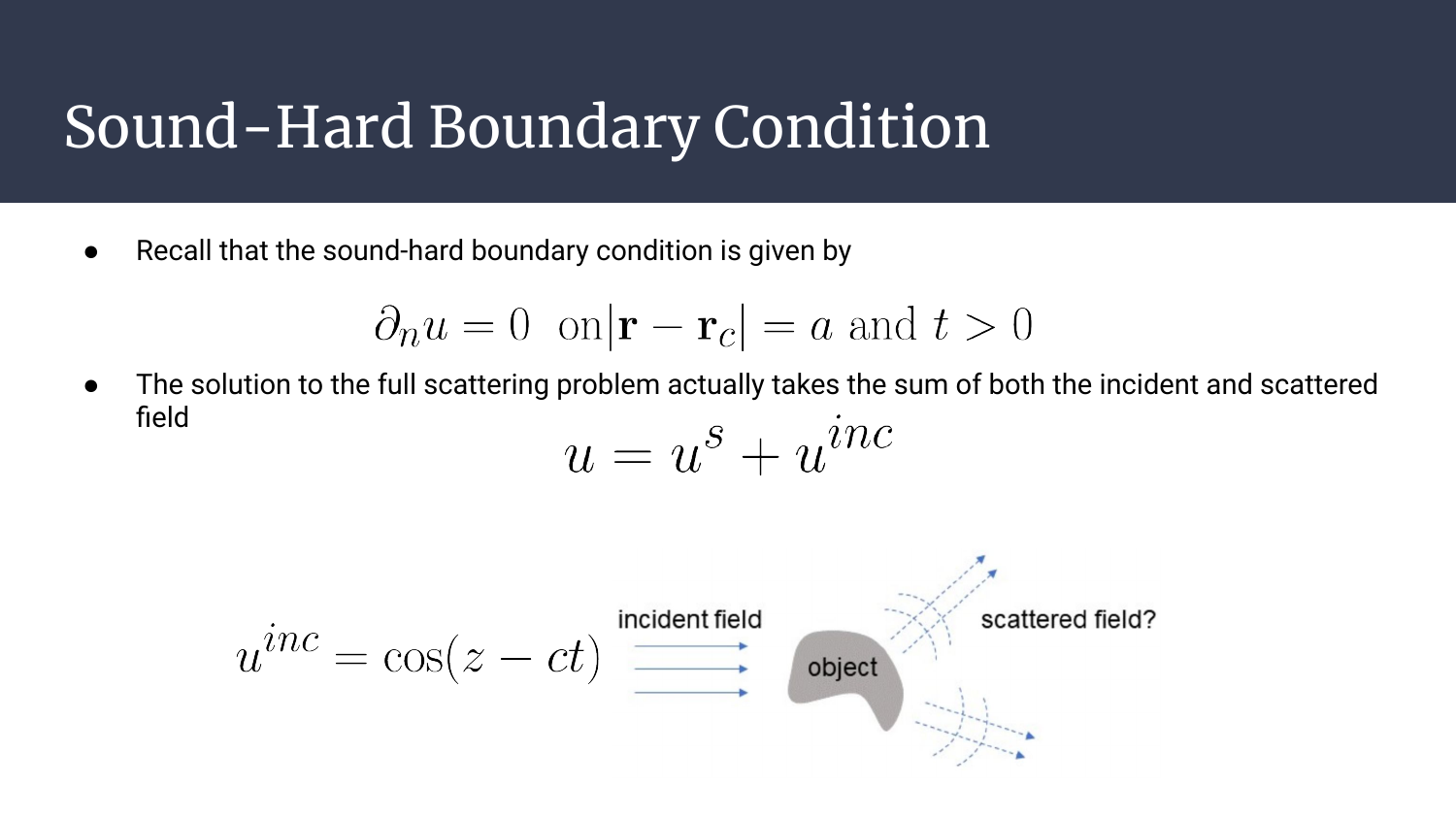#### Sound-Hard Boundary Condition

● We can reformulate the sound-hard boundary condition in terms of the incident and scattered fields

$$
\partial_n u = \partial_n u^s + \partial_n u^{inc} = 0
$$

$$
\rightarrow \partial_n u^s = -\partial_n u^{inc}
$$

● The normal derivative of the incident field is "trivial" given its simple form. As for the scattered field,

$$
\partial_n u^s \approx \sum_{i=1}^k \sum_{j=1}^P c_{ij} \partial_n v(r - r_j^c, t)
$$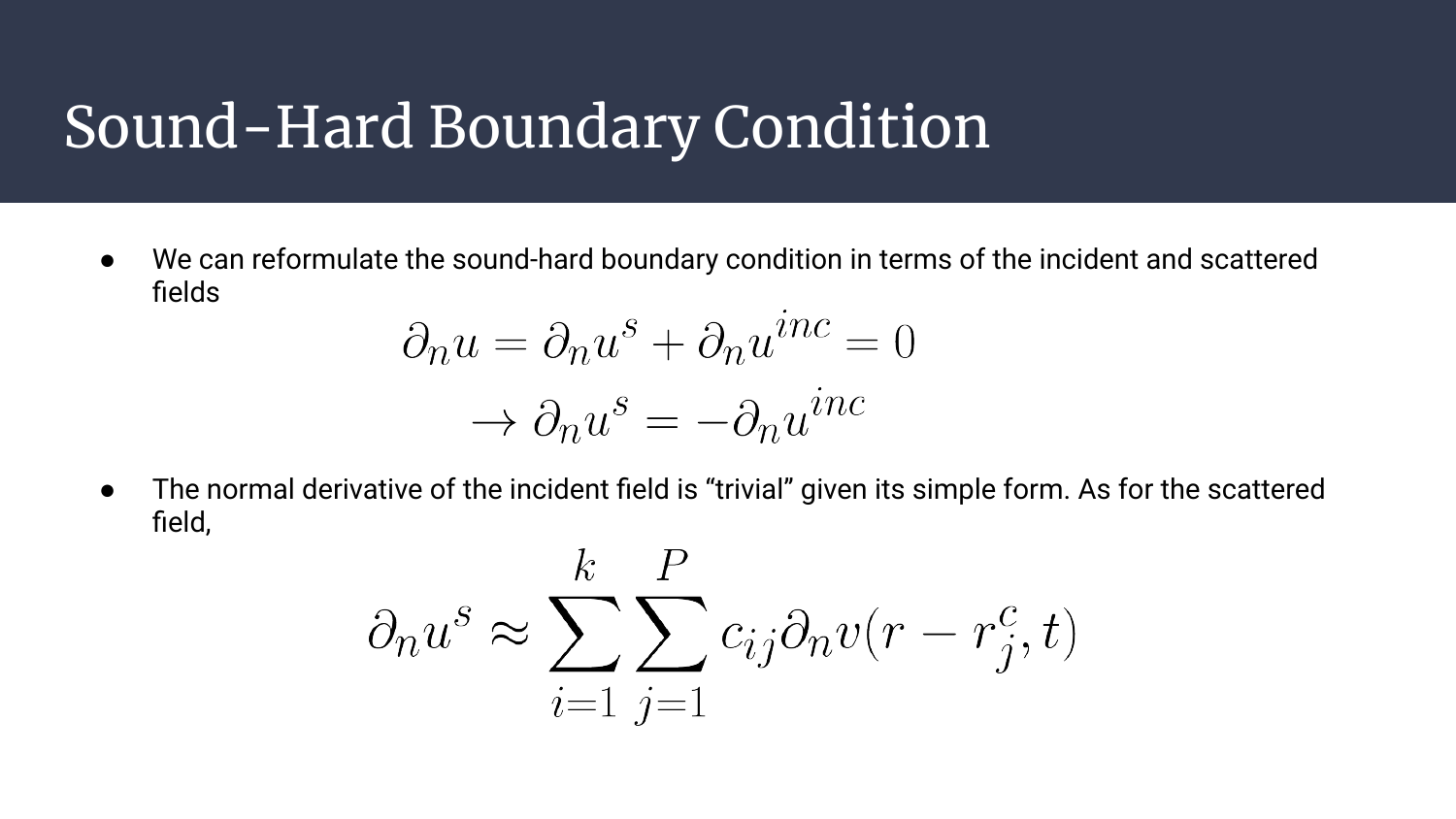#### Linear System

Suppose we have P discrete sources that are piecewise continuous over N discrete time intervals. If we evaluate the normal derivative for *each* source at *each* discrete time interval, we actually get a system of linear equations that we can write in a matrix form

$$
\boldsymbol{U}^{\boldsymbol{S}}\boldsymbol{C}=-\boldsymbol{U}^{i n c}\\ \boldsymbol{C}=\begin{bmatrix} \boldsymbol{U}^{i_{1}i_{2}i_{3}j_{4}} \\ \boldsymbol{U}^{i_{2}i_{3}j_{4}}\end{bmatrix}^{U^{s}_{i_{3}j_{4}}= \partial_{n}v(r_{1}^{b}-r_{1}^{c},t)}=\begin{bmatrix} \partial_{n}v(r_{1}^{b}-r_{1}^{c},t) & \dots & \partial_{n}v(r_{1}^{b}-r_{1}^{c},t) \\ \vdots & \ddots & \vdots \\ \partial_{n}v(r_{p}^{b}-r_{1}^{c},t) & \dots & \partial_{n}v(r_{p}^{b}-r_{p}^{c},t) \end{bmatrix}^{U^{s}_{i_{1}i_{3}j_{4}}= \partial_{n}u^{i_{1}i_{2}}(r_{1}^{b},t_{1})}\boldsymbol{U}^{i n c}_{i_{1}i_{3}j_{4}}=\begin{bmatrix} \partial_{n}u^{i_{1}i_{2}}(r_{1}^{b},t_{1}) & \dots & \partial_{n}u^{i_{n}i_{2}}(r_{1}^{b},t_{N}) \\ \vdots & \ddots & \vdots \\ \partial_{n}u^{i_{n}i_{2}}(r_{p}^{b},t_{1}) & \dots & \partial_{n}u^{i_{n}i_{2}}(r_{p}^{b},t_{N}) \end{bmatrix}^{U^{s}_{i_{1}i_{3}j_{4}}= \partial_{n}u^{i_{1}i_{2}}(r_{1}^{b},t_{1})}\cdots\boldsymbol{U}^{i_{n}i_{n}i_{n}}(r_{p}^{b},t_{N})}.
$$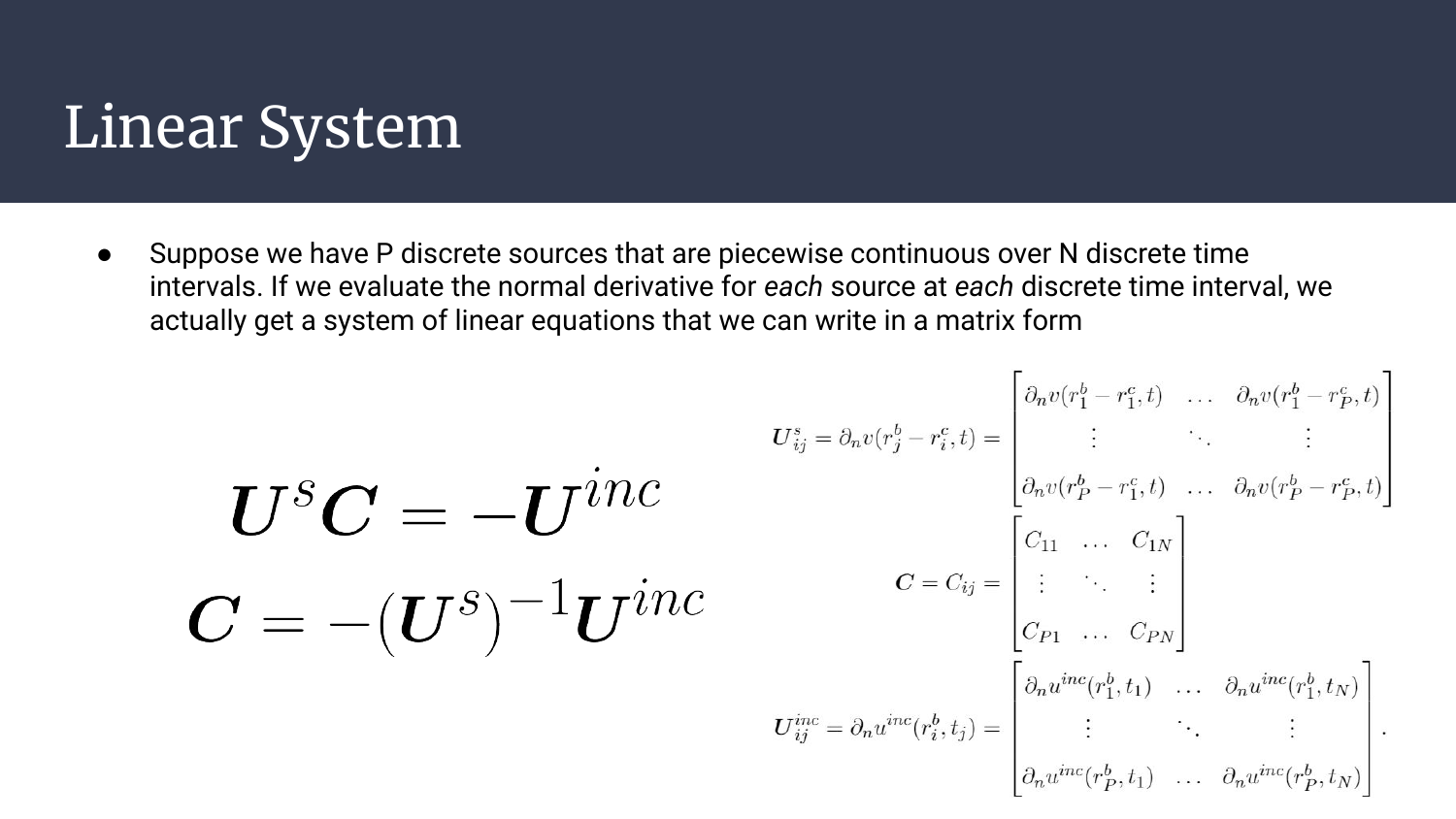# Stationary Scattering Sphere Results



xz-plane colormap GIF of approximated scattered field. a=0.1, P=401.



xz-plane colormap GIF of analytic scattered field.

● When we plot the analytic solution and our approximation side by side, they look quite visually similar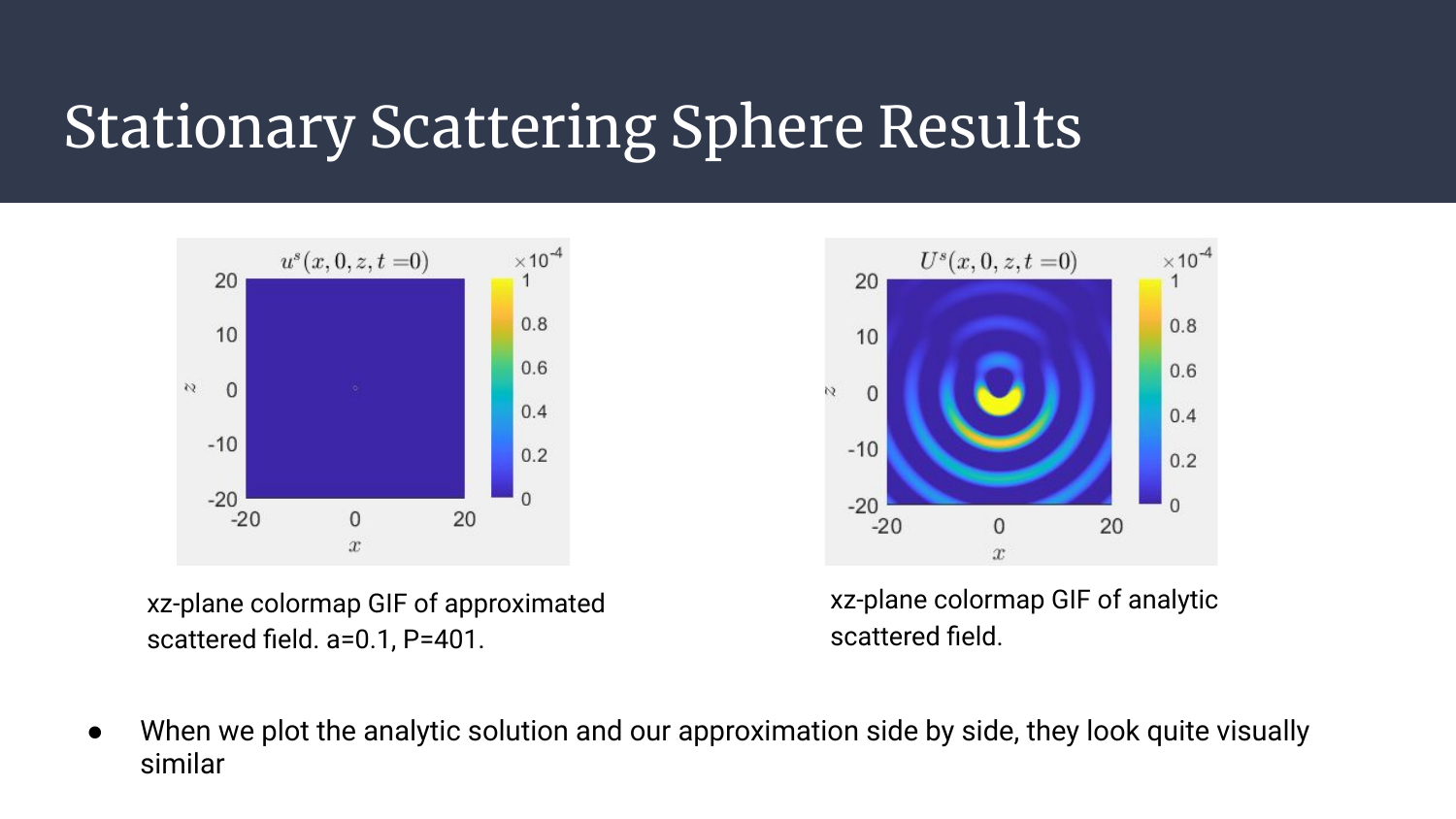# Moving Scatterer Results

● It is relatively straightforward to extend the results to a moving scatterer. In the case of a sphere moving along the positive z-axis:

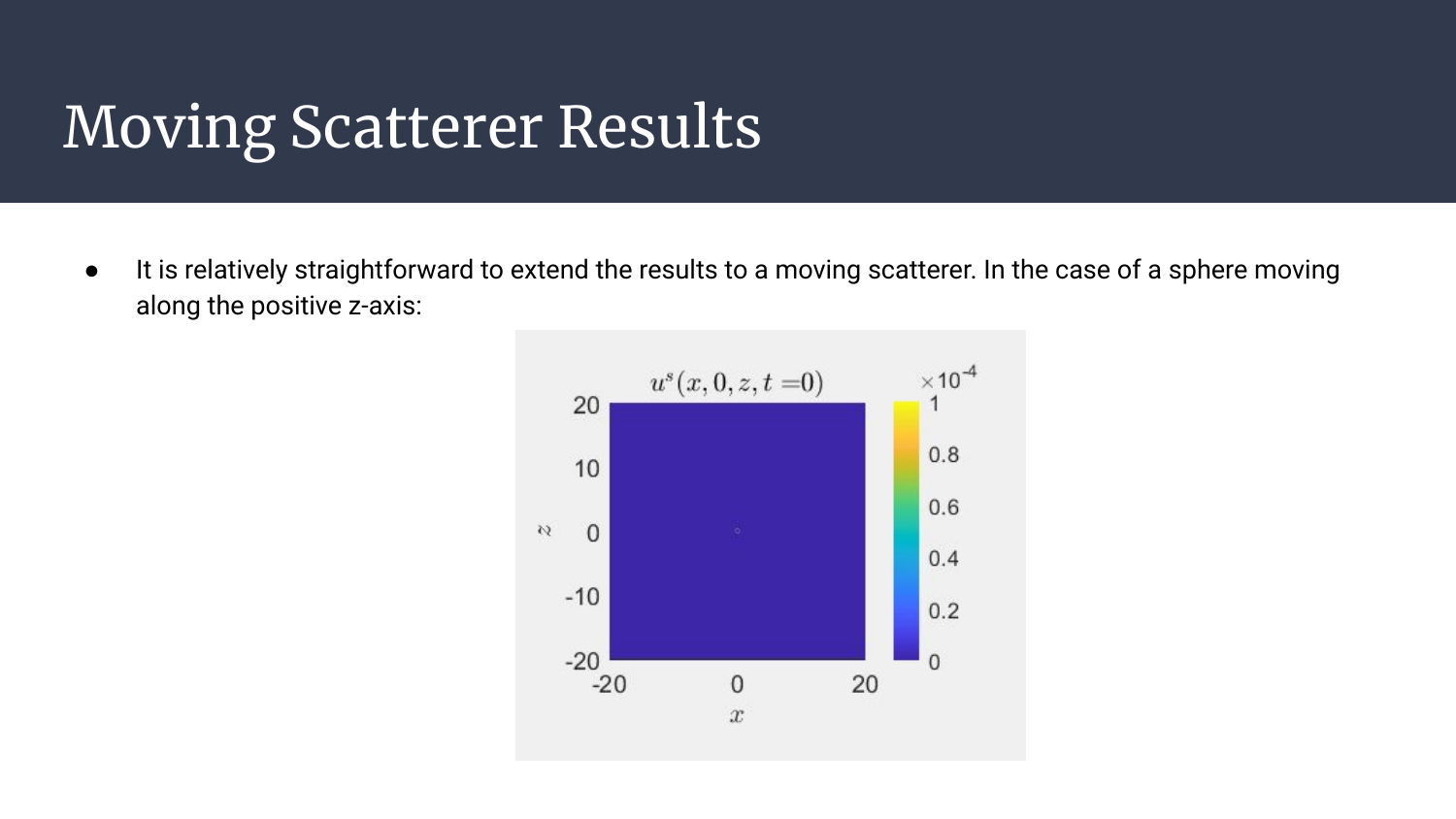# **Conclusion**

- We find that our approximation of the scattered field is visually similar to the analytic expression for the field.
- Overall, our results demonstrate the usefulness of the application of the method of fundamental solutions to scattering problems.
- Although our method is not novel, it can be shown to apply to more novel cases.
- Further work must be done in order to precisely quantify the error between the two fields.
- Moreover, the application of this approximation to different scattering problems must also be considered for future studies. It would be important to study how changes in the parameters, such as the number of sources and their arrangement, would correspond to different scattering scenarios.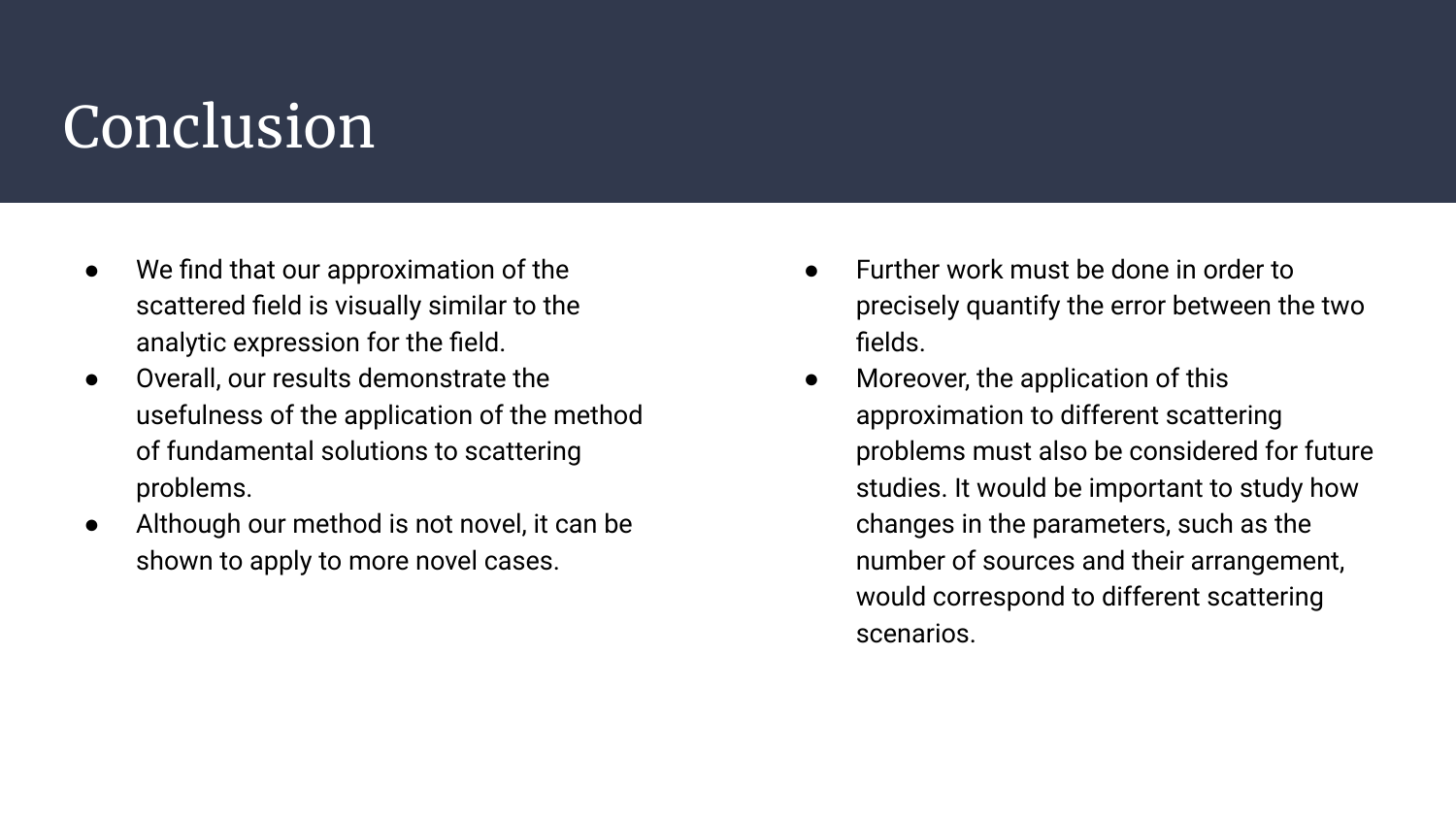# Acknowledgements

Done in collaboration with Dr. Arnold Kim as part of the California Alliance for Minority Participation(CAMP)